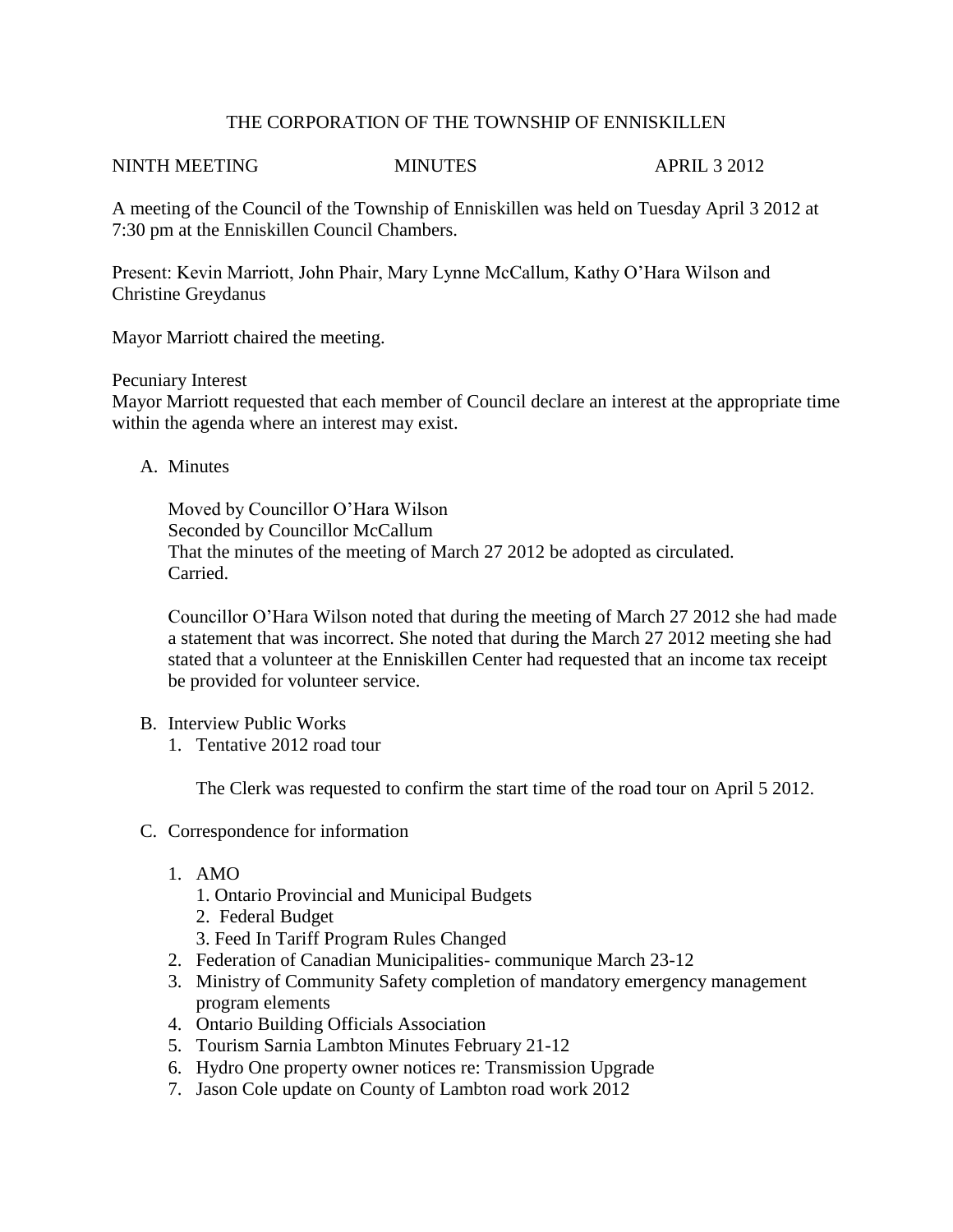Moved by Councillor Greydanus Seconded by Councillor Phair That correspondence items 1-7 be received and filed. Carried.

- D. Correspondence requiring motions
	- 1. Resolution Clarington- Horse Racing Industry

Moved by Councillor Greydanus Seconded by Councillor O'Hara Wilson That the resolution from Clarington concerning the horse racing industry be supported. Carried.

2. Resolution Mississauga-remove moratorium of telecom equipment on Hydro structures

Moved by Councillor Greydanus Seconded by Councillor McCallum That the resolution from Mississauga concerning the telecom equipment on Hydro One structures be received and filed. Carried.

3. Township of Dawn Euphemia- Official Plan policies re minimum farm size

Moved by Councillor O'Hara Wilson Seconded by Councillor Phair That the resolution from Dawn Euphemia requesting support for a smaller minimum farm size be received and filed.

The motion was withdrawn by the mover and seconder.

Moved by Councillor O'Hara Wilson Seconded by Councillor Phair That the resolution from the Township of Dawn Euphemia requesting the County of Lambton adopt policies to permit local decisions concerning minimum farm size be supported. Carried.

E. Accounts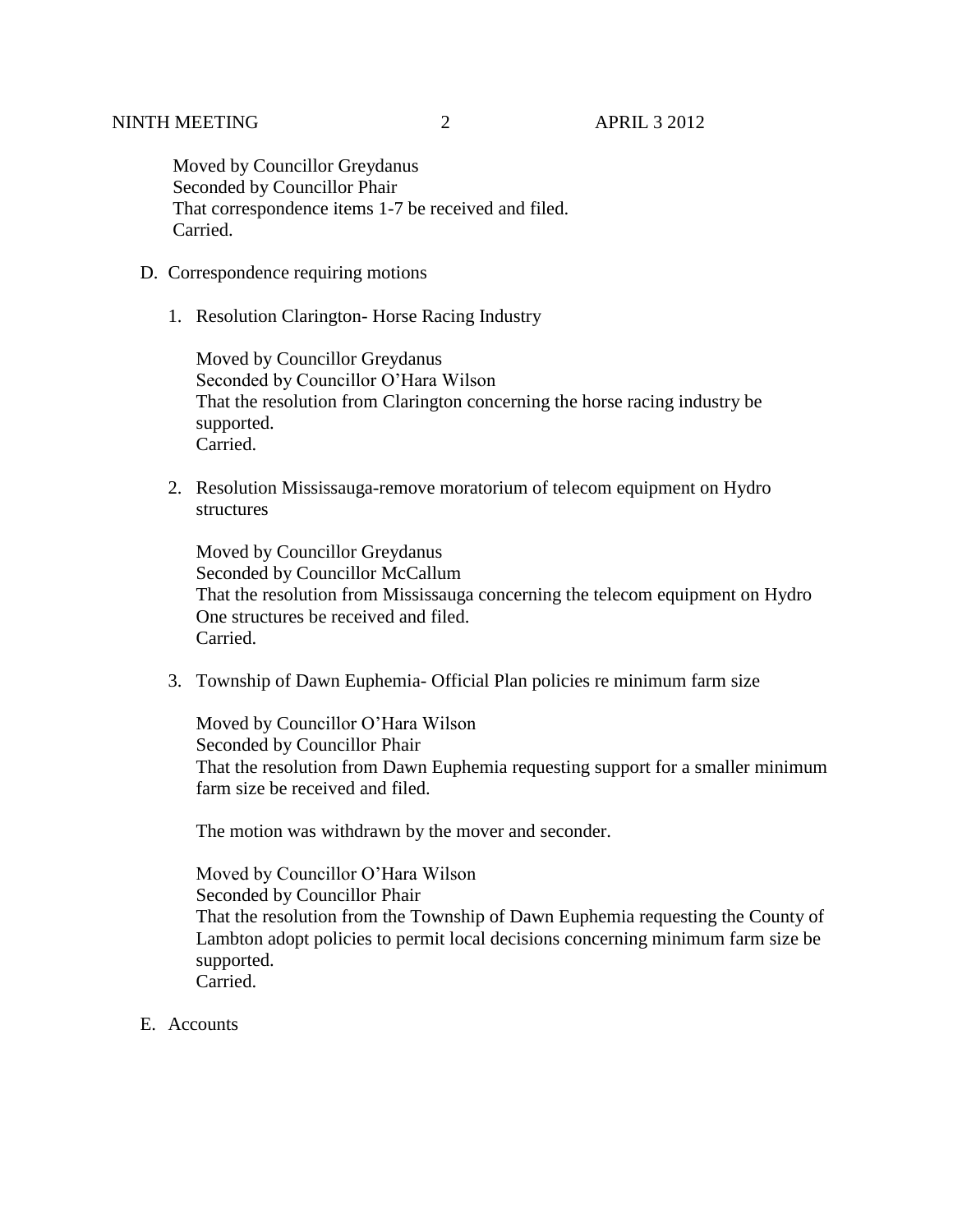Moved by Councillor McCallum Seconded by Councillor Greydanus That the accounts be paid as circulated: Cheque: 4504-4528: \$15,159.64 Carried.

- F. Bylaws
	- 1. Bylaw 18 of 2012 Confirmation bylaw
	- 2. Bylaw 20 of 2012 Water Rate Bylaw
	- 3. Bylaw 21 of 2012 Braybrook Maw Drain Rating Bylaw

Moved by Councillor Greydanus Seconded by Councillor O'Hara Wilson That first and second reading be provided to Bylaw 18, 20 and 21 of 2012. Carried.

Moved by Councillor McCallum Seconded by Councillor Phair That third and final reading be given to Bylaw 18, 20 and 21 of 2012. Carried.

- G. Other Business
	- 1. Memo re: Source Water Protection

The Clerk provided an update on the current status of the source water protection program. It was noted that municipalities would be receiving a report from the source water protection committee that would require a municipal response.

H. Interview: Mary Vergeer and Dr. John Butler Central Lambton Health Team

Mayor Marriott reported that the Mary Vergeer and Dr. Butler were present to provide information on the Central Lambton Health Team.

Mary Vergeer reported that the committee was developing a clinic that would respond to the needs of residents of central Lambton. The group would be undertaking outreach programs to communities in central Lambton with the intent of providing a sustainable health care system. She noted that the group was attempting to develop a model that would match the interests of new doctors.

Dr. Butler reported that the model would get away from 24 hour shifts at the hospital and would maintain support for the local emergency room at the hospital.

Dr. Butler reviewed trends in the expected working conditions of doctors in training. He noted that new doctors were expecting fewer hours of work and less time at the emergency ward at the hospital.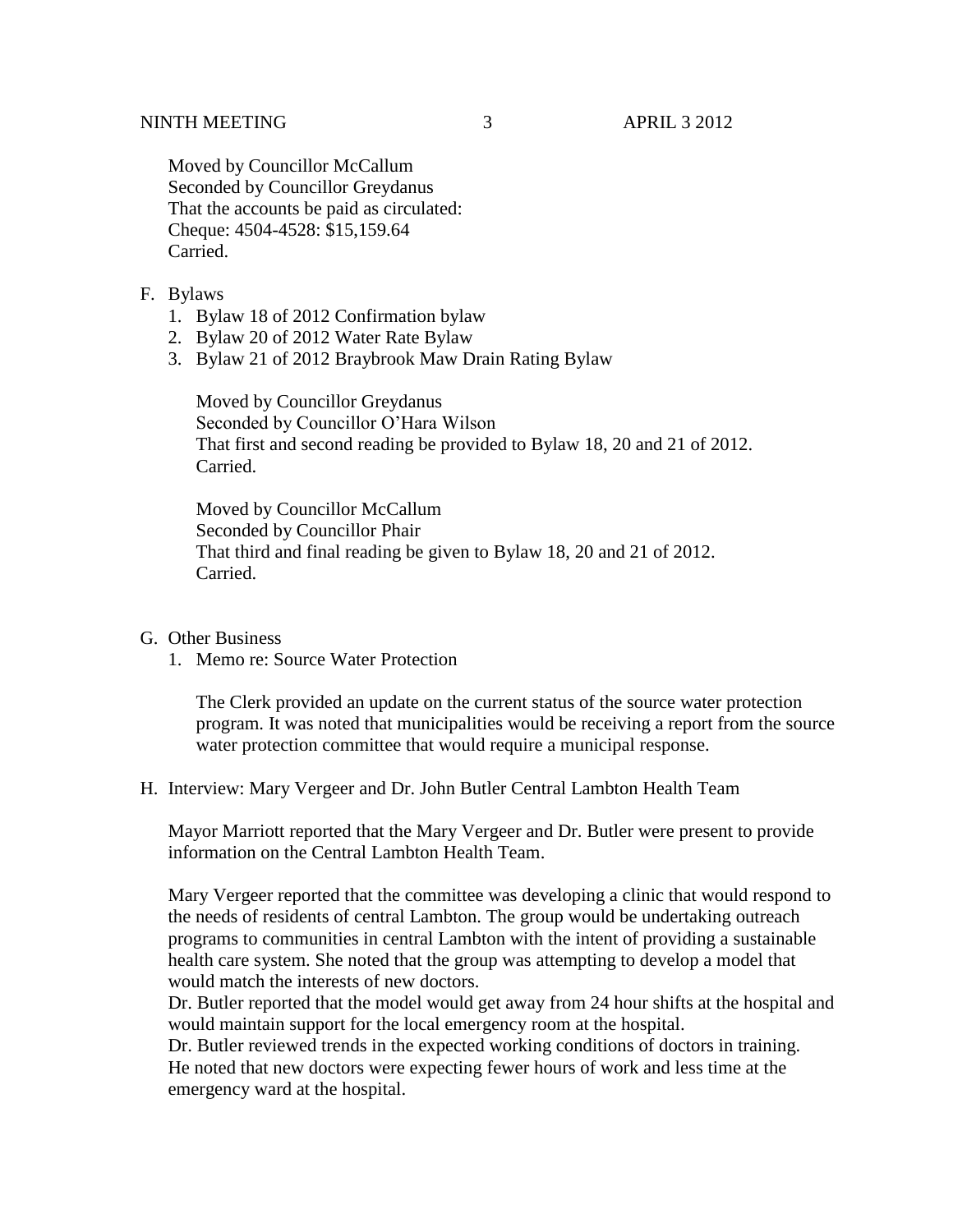Dr. Butler discussed the efforts to partner with medical schools to have doctors in training work in the area.

Mary Vergeer provided an overview of the support workers at the clinic and how they interfaced and supported the doctors in the clinic. The support workers included a dietician, social worker and nurse practitioner.

Councillor O'Hara Wilson questioned about the programs provided by the support workers.

Mary Vergeer noted that the organization was attempting to partner with other health support groups so as not to duplicate services for persons with medical needs in the community.

It was noted that the annual budget for the organization was over \$900,000. A brief discussion took place in regards to the design, financing and construction of the new clinic.

Mayor Marriott thanked Mary Vergeer and Dr. Butler for their presentation.

2. 2012 Budget review

The Clerk undertook a review of the draft 2012 budget.

A discussion took place in regards to the funding of the Petrolia Arena. Councillor Greydanus noted that the Township supported the recreational needs of a variety of different groups. She noted that she would support continued funding of the arena.

Moved by Councillor Greydanus Seconded by Councillor Phair That the Township of Enniskillen pay the 2012 arena grant to the Town of Petrolia.

Councillor O'Hara Wilson requested a recorded vote.

Councillor Greydanus: In favour Councillor O'Hara Wilson: Not in favour Councillor Phair: In favour Councillor McCallum: Not in favour Mayor Marriott: In favour

Motion carried.